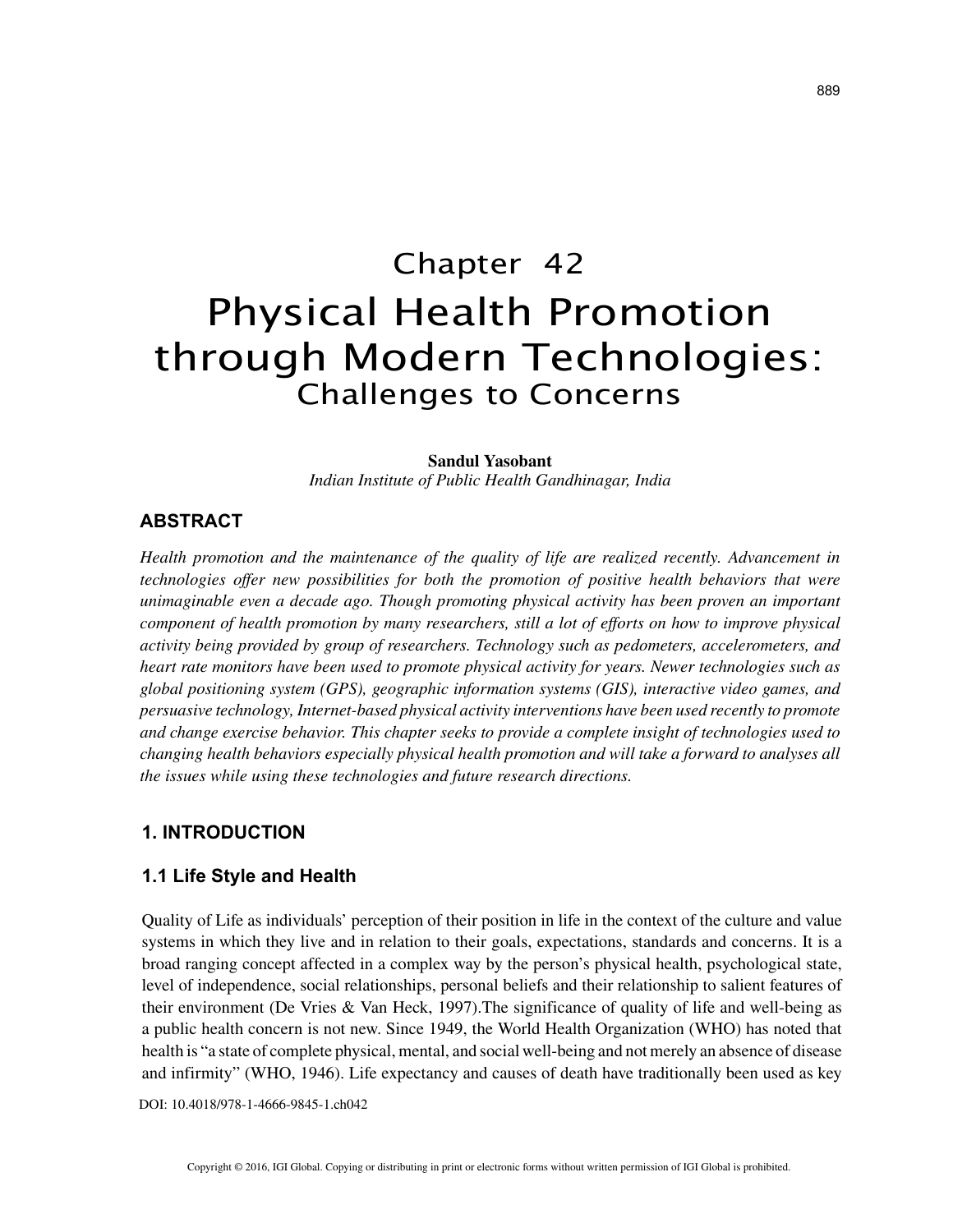indicators of population health. While these indicators provide critical information about the health status of populations, they do not offer any information about the quality of the physical, mental, and social domains of life. Increasing life expectancy has also highlighted the need for other measures of health; especially those that capture the quality of the years lived. In 2005, WHO recognized the importance of evaluating and improving people's quality of life in a position paper (WHOQOL, 2005). Because people are living longer than ever before, researchers have changed the way they examine health, looking beyond causes of death and morbidity to examine the relationship of health to the quality of an individual life. By selecting a lifestyle, an individual tries to maintain and promote his/her health and avoid diseases through having a proper diet, rest/activity, exercising, controlling body weight, not smoking and drinking alcohol and immunizing body against diseases; this set of activities constitutes the lifestyle. Health requires promoting healthy lifestyle (Tol, Tavassoli, Shariferad, & Shojaeezadeh, 2013). It is essential to promote and correct lifestyle in order to maintain and promote health. Promoting health and providing public health are of the most important bases for the development of communities (Seyed Nozadi, 2002).

## **1.2 Essence of Health Promotion**

Health promotion is the key tool to maintain or improve quality of life. Health promotion and the maintenance of the quality of life, of a good health status of the population, the adopting of a healthy lifestyle, with great implications in the long term at social and economic levels, are realized by a health care providers (Earnshaw & Vnce, 1997), (Mocean, 2007). Health promotion has been defined by the WHO in 2005 and Bangkok Charter for Health Promotion in a Globalized World as "the process of enabling people to increase control over their health and its determinants, and thereby improve their health" (WHO, 2005). Health promotion is more relevant today than ever in addressing public health problems. The health scenario is positioned at unique crossroads as the world is facing a 'triple burden of diseases' constituted by the unfinished agenda of communicable diseases, newly emerging and re-emerging diseases as well as the unprecedented rise of non-communicable chronic diseases. Health promotion efforts can be directed toward priority health conditions involving a large population and promoting multiple interventions. This issue-based approach will work best if complemented by settings-based designs. The settings-based designs can be implemented in schools, workplaces, markets, residential areas, etc. to address priority health problems by taking into account the complex health determinants such as behaviors, cultural beliefs, practices, etc. that operate in the places people live and work. Settings-based design also facilitates integration of health promotion actions into the social activities with consideration for existing local situations (WHO, 2008).

In brief, it encompassed primordial prevention for healthy population to curative and rehabilitative care of the population with disease. Primordial prevention aspires to establish and maintain conditions to minimize hazards to health. It consists of actions and measures that inhibit the emergence and establishment of environmental, economic, social and behavioral conditions, cultural patterns of living known to increase the risk of disease (Last JM,2000).Health promotion component needs to be strengthened with simple, cost-effective, innovative, culturally and geographically appropriate models, combining the issue-based and settings-based designs and ensuring community participation. It has become more and more necessary to develop and make more efficient electronic public services (e-Government, e-Education, e-Health) in all fields of daily life, and even more in that of health promotion where different forms of health education are needed for groups, organizations and communities (Rogozea, Miclaus, Nemet Balescu & Moleavin,2008).